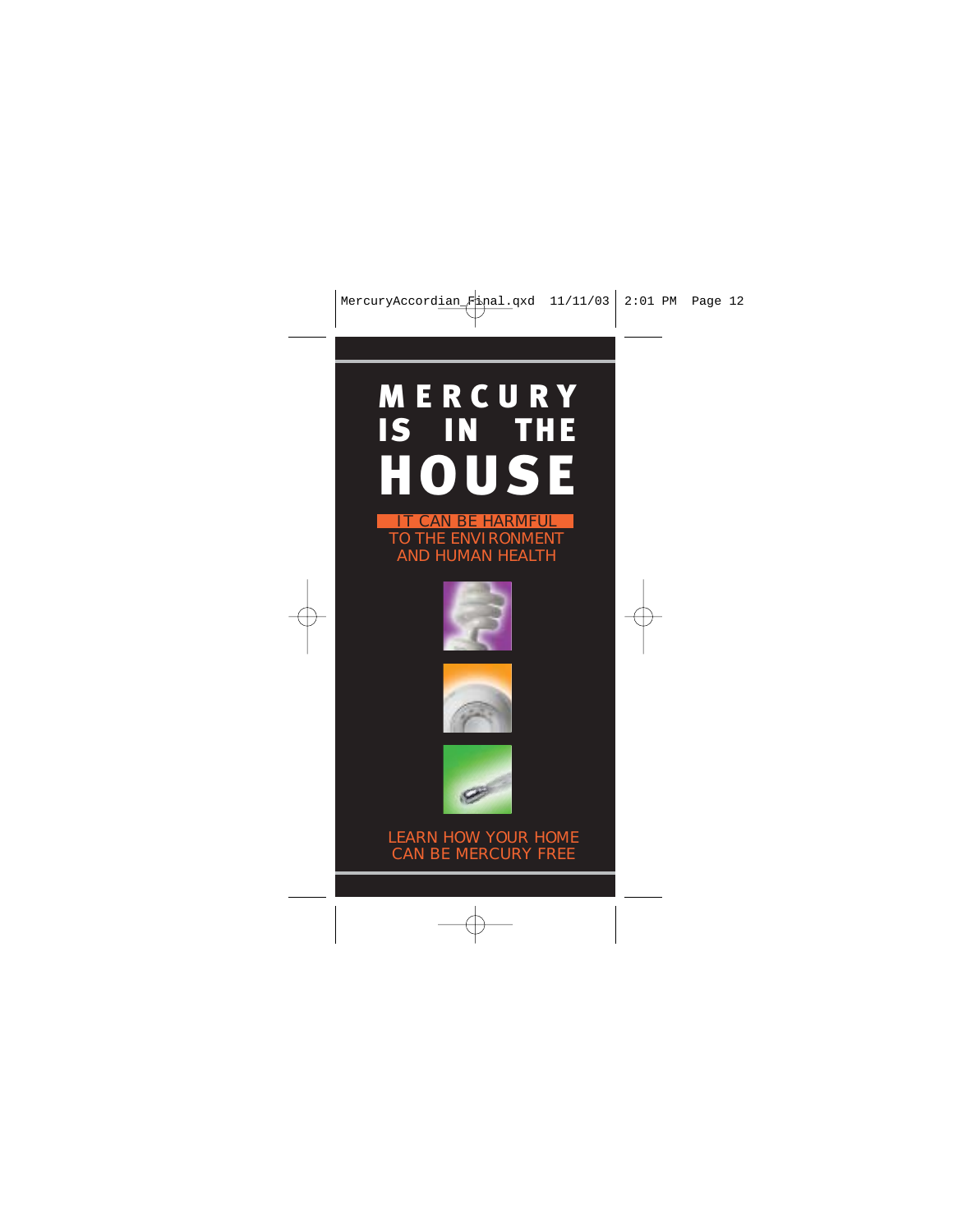# **BE MERCURY FREE**

### **Reducing Mercury Pollution and Risks in Your Home.**

Mercury can be found in many common household products. If mishandled, these items can break, spilling mercury in your home and releasing an invisible poisonous vapor. Unfortunately mercury doesn't disappear when it is dumped down the drain or thrown in the trash – mercury finds its way into the environment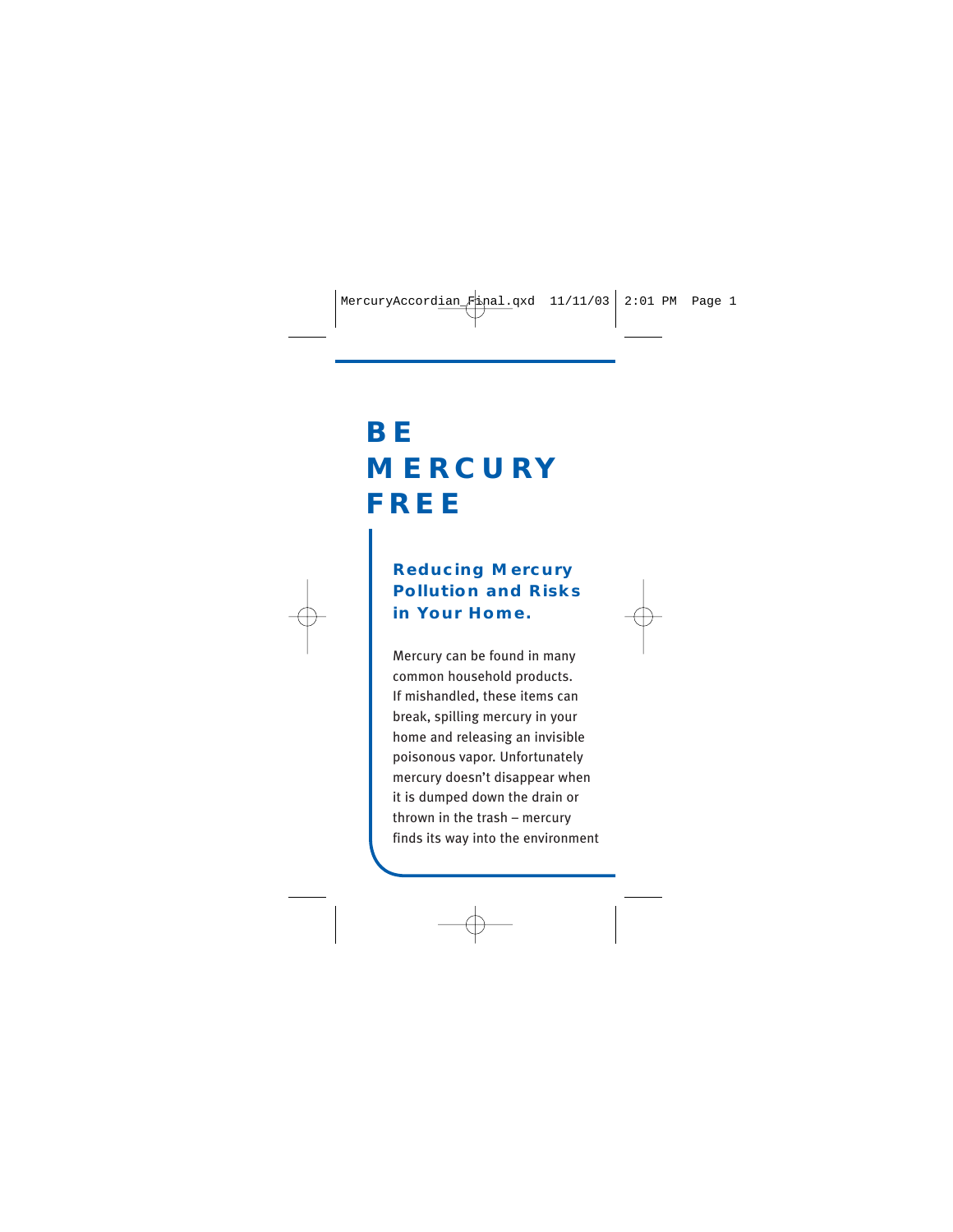where it can seep into lakes, rivers and creeks.

Pollution of our waterways also puts human health and safety at risk. Mercury contamination in certain fish we eat can cause damage to the nervous system and may impair childhood development.

### **Give Your Home A Mercury Makeover**

You can help prevent mercury pollution and protect your family by eliminating products that contain mercury from your home. Properly dispose of or recycle mercurycontaining products and replace them with mercury-free alternatives that are safe and efficient.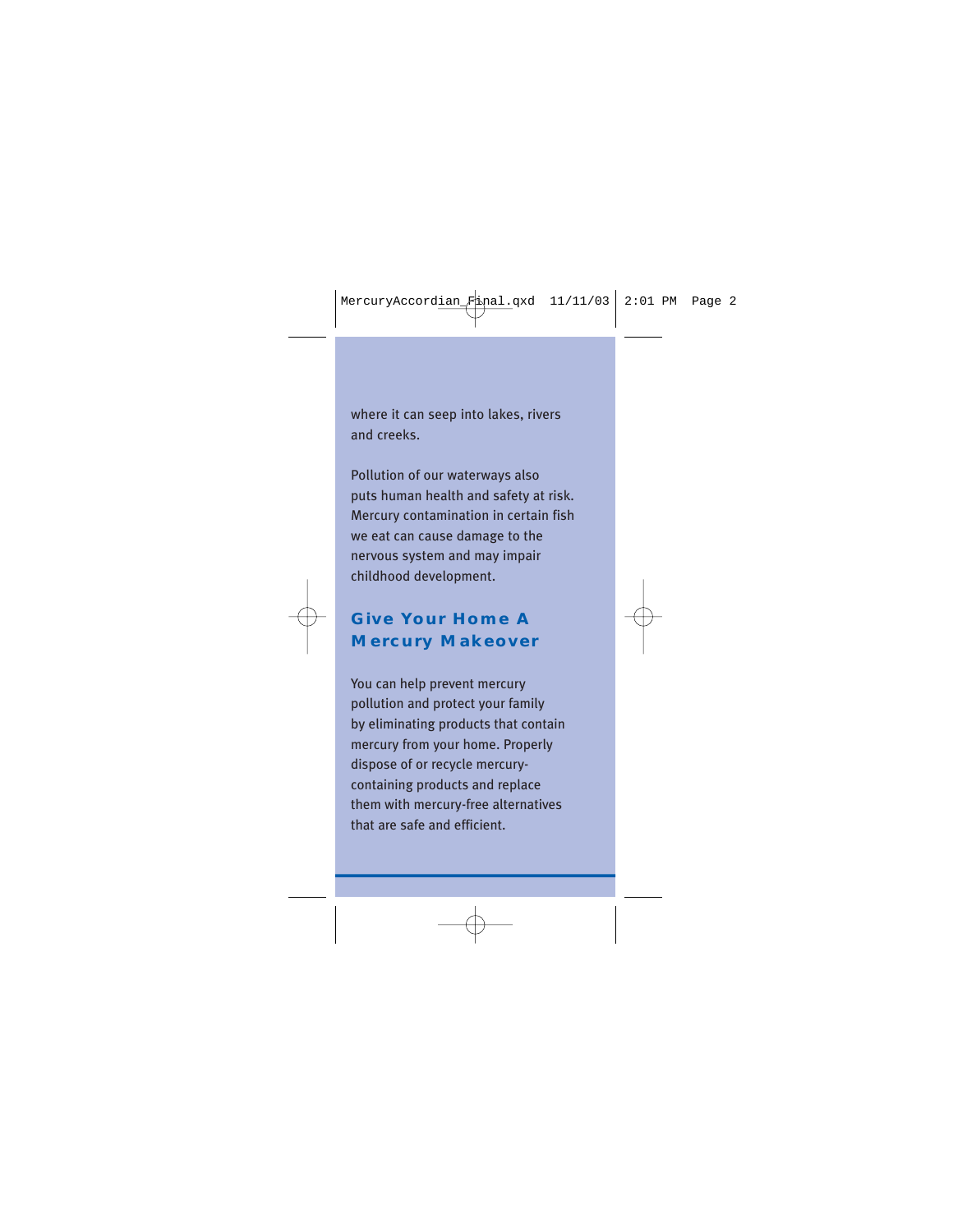## **THERMOMETERS**

Household mercury thermometers contain approximately 0.5 grams of mercury each. To accurately gauge temperature without the worry of a toxic spill, exchange your mercury thermometer for a digital thermometer.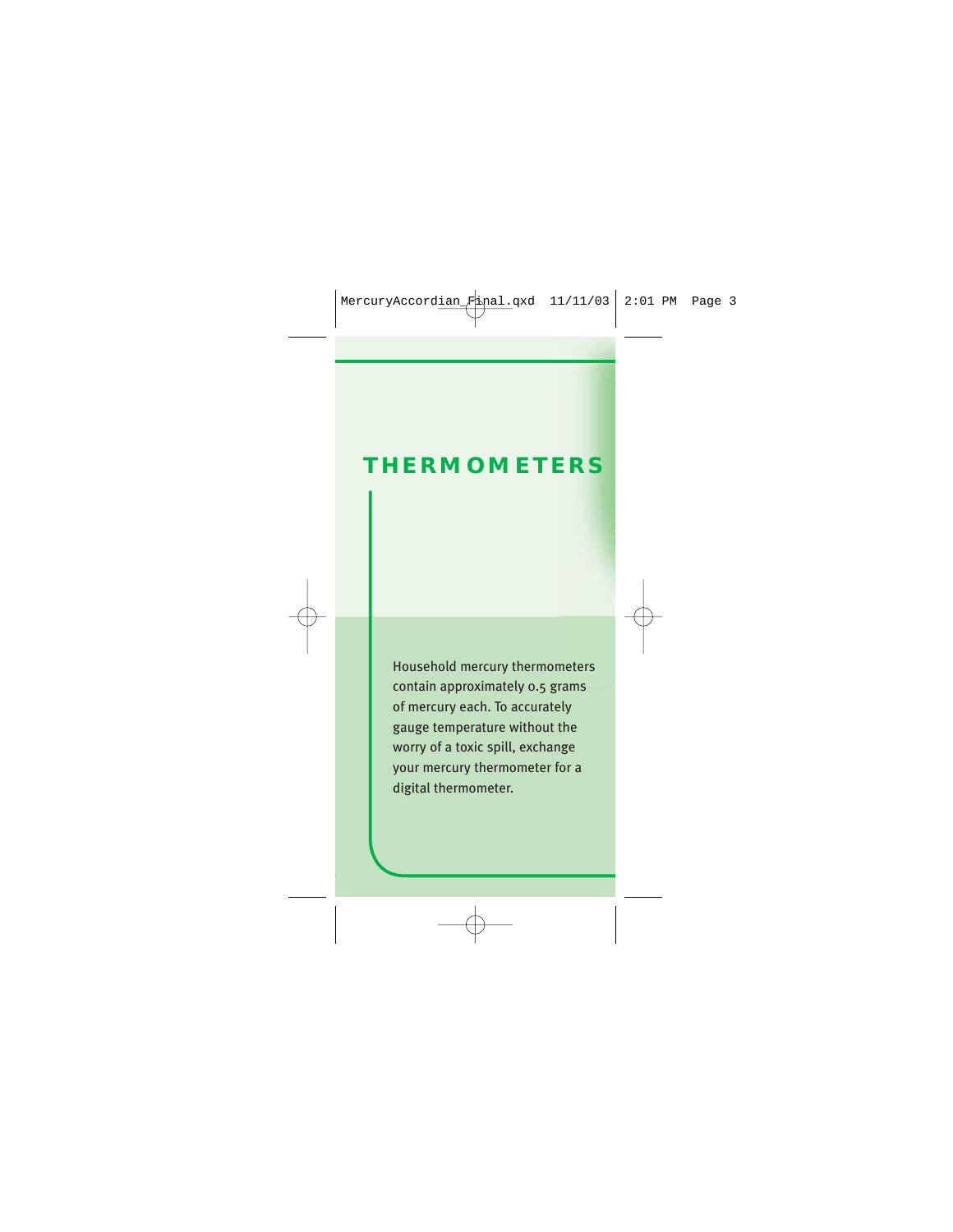

To receive a FREE digital thermometer for your old, silver mercury thermometer, visit our Web site at **www.bemercuryfree.net** or call **(916) 875-6644** to learn about upcoming thermometer exchange events in the Sacramento area.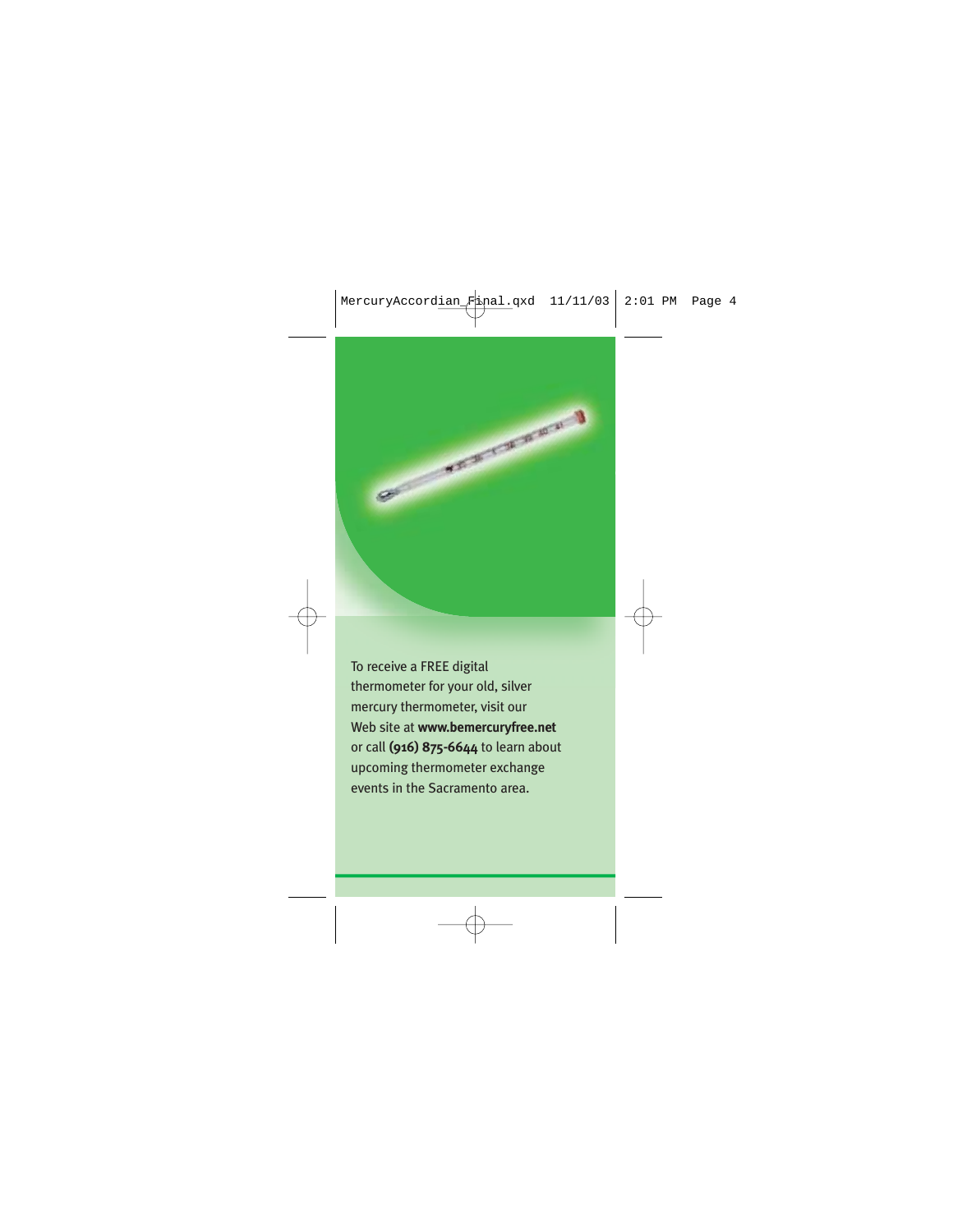Tilt-switch thermostats, which contain about three grams of mercury each, have been used in homes and offices to control temperatures for more than 40 years. Today, digital thermostats

## **THERMOSTATS**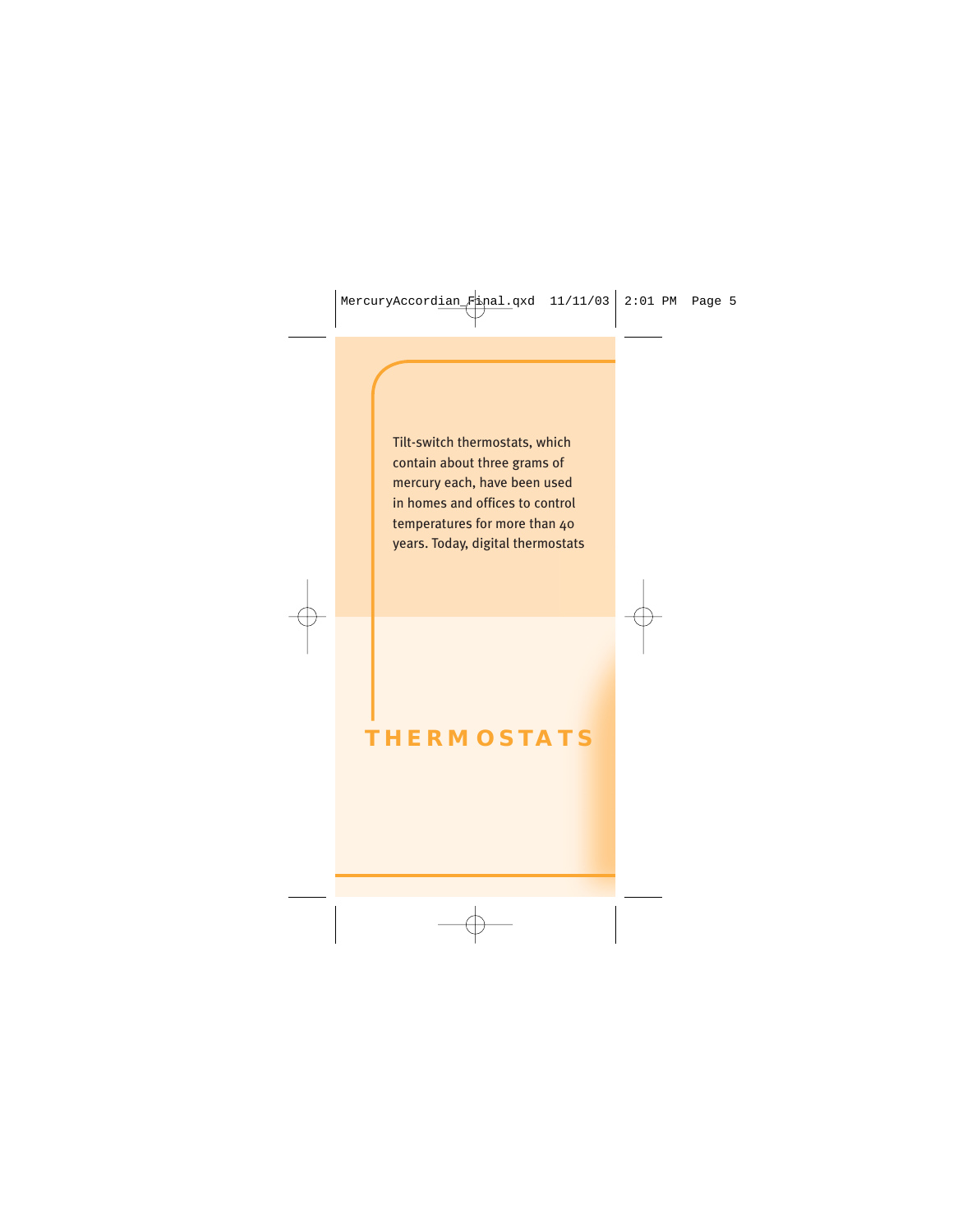are a safe replacement, and they can be programmed for maximum efficiency of your heating and air conditioning system, resulting in energy cost savings.

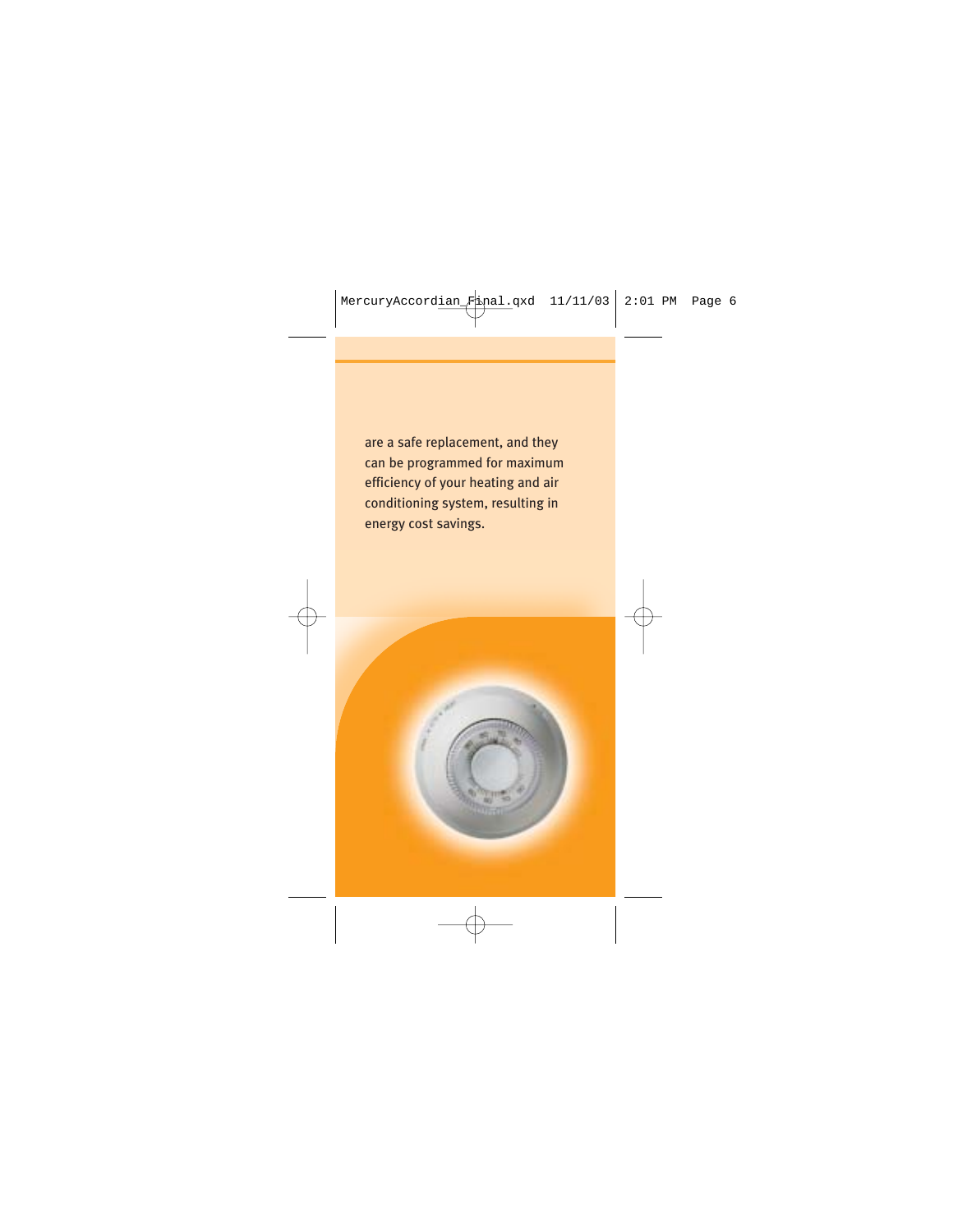# **FLUORESCENT LIGHT BULBS**

Fluorescent light bulbs and tubes use up to 50 percent less energy than incandescent bulbs. However, fluorescent bulbs and tubes may contain mercury and should never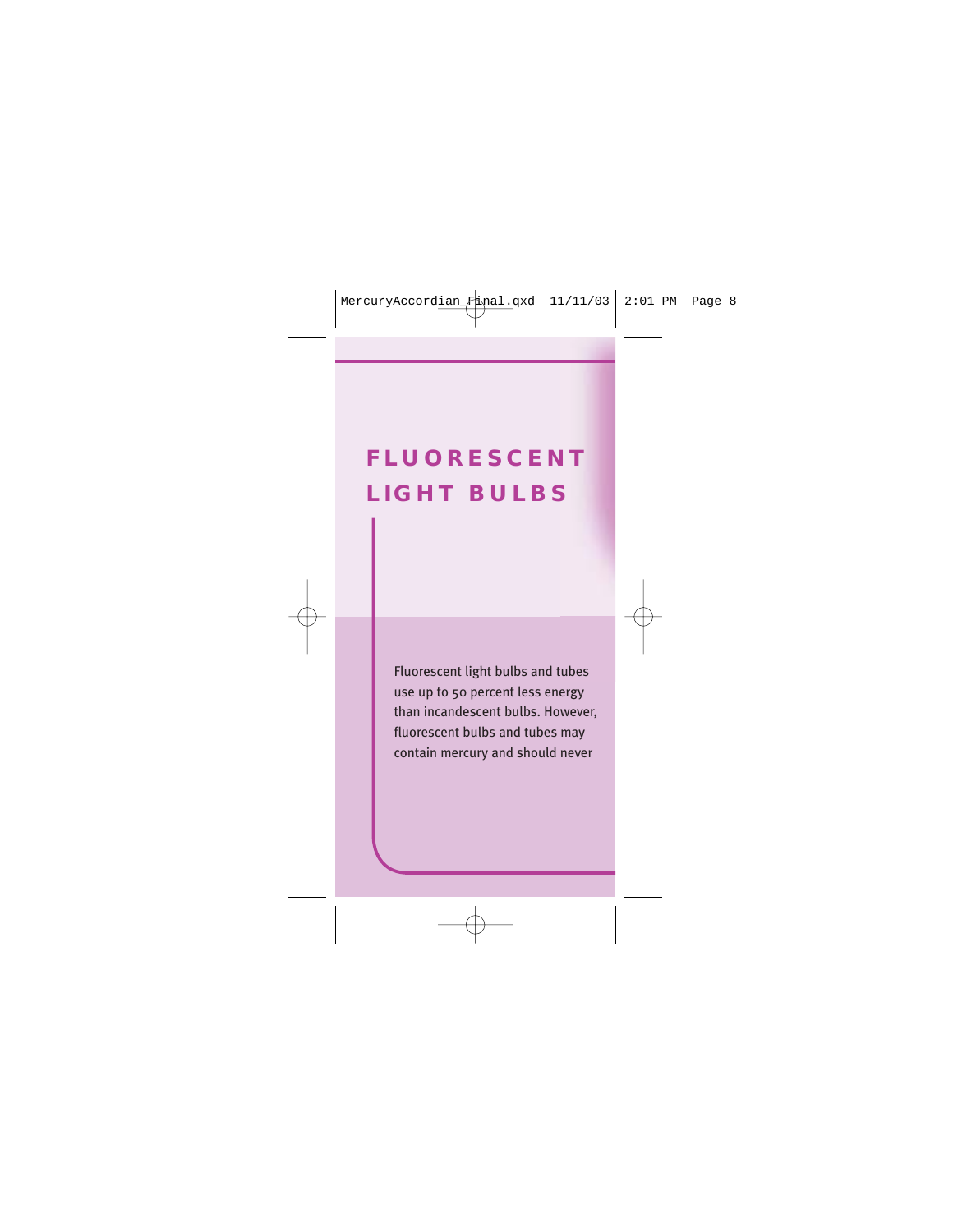

be thrown in the trash. Always recycle mercury-containing fluorescent light bulbs and tubes to prevent mercury pollution.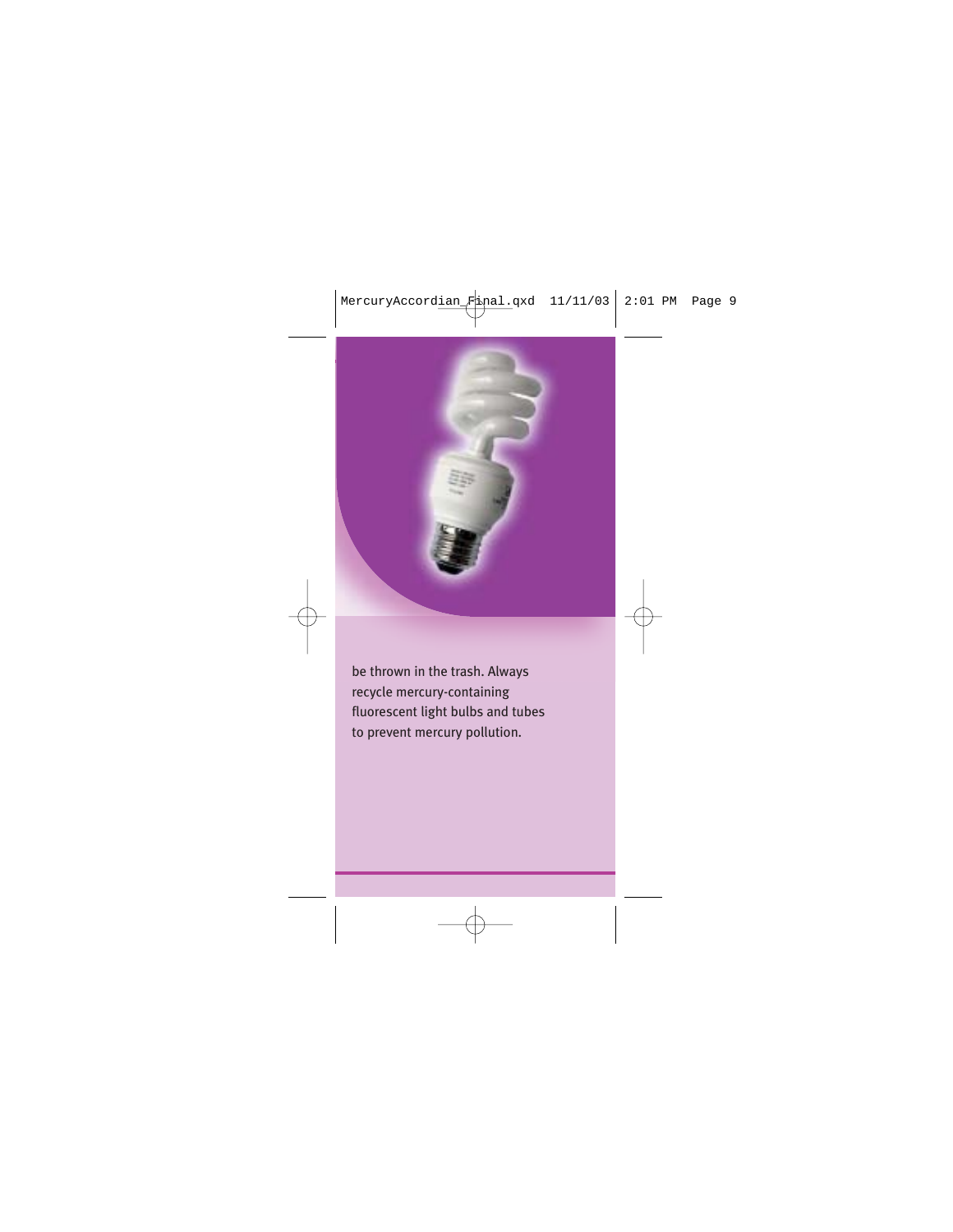You can dispose of your old mercury-containing thermometers, thermostats and fluorescent light bulbs at the household hazardous waste collection site nearest you. For locations and hours of operation call **(916) 875-6644**.

# **RECYCLING MERC CONTAINING ITEM**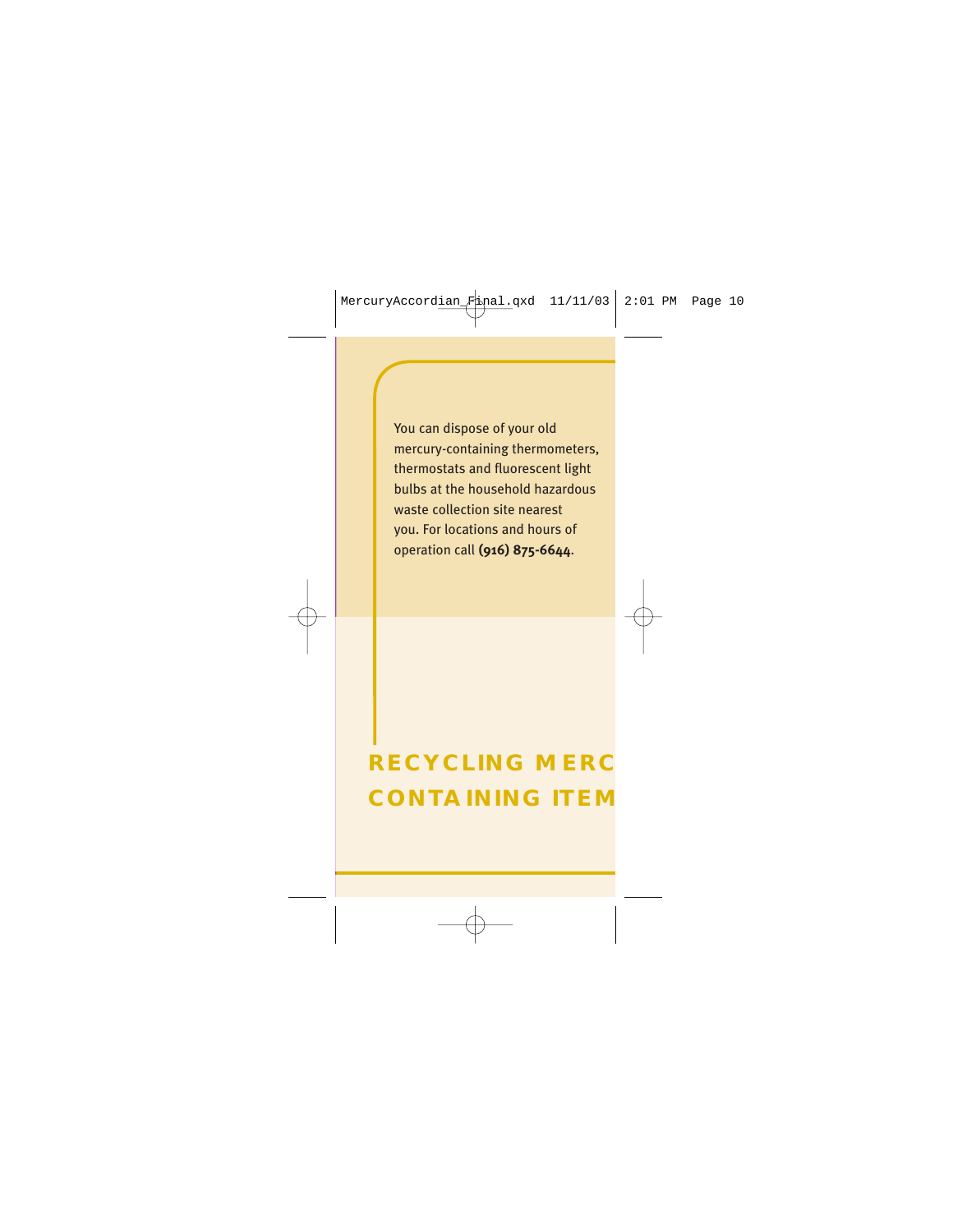For more information about common sources of mercury pollution and the comprehensive efforts of the Be Mercury Free Public Outreach and Education Program, visit our Web site at **www.bemercuryfree.net** or call **(916) 875-6644**.

# **CURY-MS**